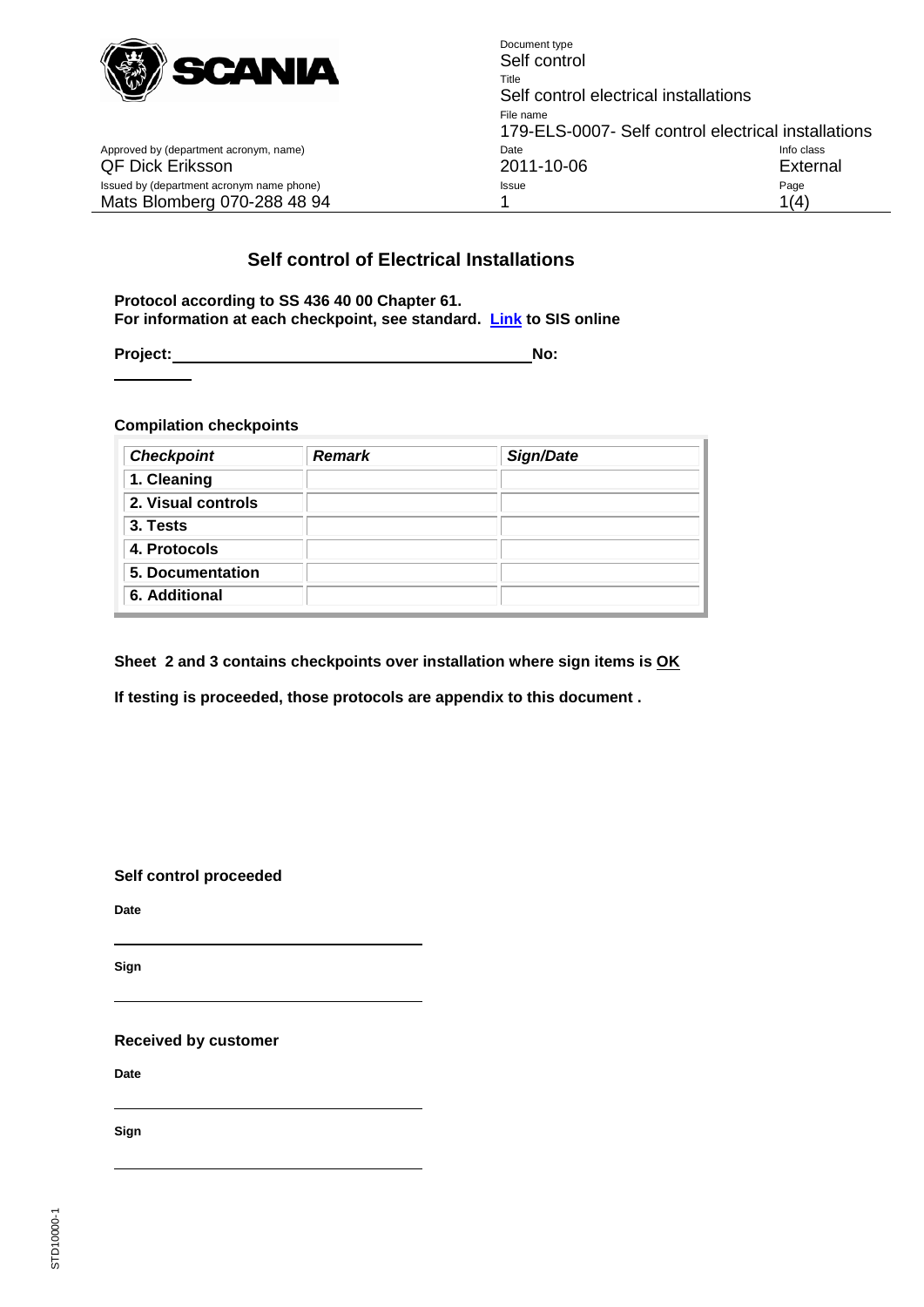

Document type Self control Title Self control electrical installations File name 179-ELS-0007- Self control electrical installations<br>Date Info class Approved by (department acronym, name) Date Info class QF Dick Eriksson 2011-10-06 External Issued by (department acronym name phone) and the extra state of the state of the Page Page Page Page Mats Blomberg 070-288 48 94 1 2(4)

## **1. Cleaning**

| <b>Checkpoint</b>            | Separate protocol = X | Remark = $X$ | <b>Sign / Date</b> |
|------------------------------|-----------------------|--------------|--------------------|
| 1.1                          |                       |              |                    |
| Exposed conductive parts     |                       |              |                    |
| free from mtrl               |                       |              |                    |
| 1.2                          |                       |              |                    |
| Scaffolding, ladders removed |                       |              |                    |
| 1.3                          |                       |              |                    |
| Tools removed                |                       |              |                    |
| 1.4                          |                       |              |                    |
| Mtrl leftovers removed       |                       |              |                    |
| 1.5                          |                       |              |                    |
| Dismantled mtrl removed      |                       |              |                    |
| 1.6                          |                       |              |                    |
| Sweeping/vaccuming           |                       |              |                    |
| performed                    |                       |              |                    |
| 1.7                          |                       |              |                    |
| Barriers removed             |                       |              |                    |

#### **2. Visual controls**

| <b>Checkpoint</b>                          | Separate protocol = X | Remark = $X$ | <b>Sign / Date</b> |
|--------------------------------------------|-----------------------|--------------|--------------------|
| 2.1                                        |                       |              |                    |
| Sign that the facility is energized        |                       |              |                    |
| mounted                                    |                       |              |                    |
| 2.2                                        |                       |              |                    |
| Marking in connection point,               |                       |              |                    |
| object, max fuse/adjustment,               |                       |              |                    |
| cable area, length                         |                       |              |                    |
| 2.3                                        |                       |              |                    |
| Marking on object, connection              |                       |              |                    |
| point                                      |                       |              |                    |
| 2.4                                        |                       |              |                    |
| Transformers secondary side                |                       |              |                    |
| connected to earth                         |                       |              |                    |
| 2.5                                        |                       |              |                    |
| Continuity of protective                   |                       |              |                    |
| conductor                                  |                       |              |                    |
| 2.6                                        |                       |              |                    |
| Minimum area of PEN conductor              |                       |              |                    |
| 10mm <sup>2</sup>                          |                       |              |                    |
| $\overline{2.7}$                           |                       |              |                    |
| One conductor/terminal in                  |                       |              |                    |
| fuse box                                   |                       |              |                    |
| 2.8<br>One PE conductor/terminal           |                       |              |                    |
| 2.9                                        |                       |              |                    |
|                                            |                       |              |                    |
| Marking on conductor<br>(colour or number) |                       |              |                    |
| 2.10                                       |                       |              |                    |
| Distance between live part and             |                       |              |                    |
| exposed conductive parts                   |                       |              |                    |
| 2.11                                       |                       |              |                    |
| Check the degrees of                       |                       |              |                    |
| protection                                 |                       |              |                    |
| 2.12                                       |                       |              |                    |
| Reassembling of covers and                 |                       |              |                    |
| other enclosures                           |                       |              |                    |
| 2.13                                       |                       |              |                    |
| Covers reassembled                         |                       |              |                    |
| 2.14                                       |                       |              |                    |
|                                            |                       |              |                    |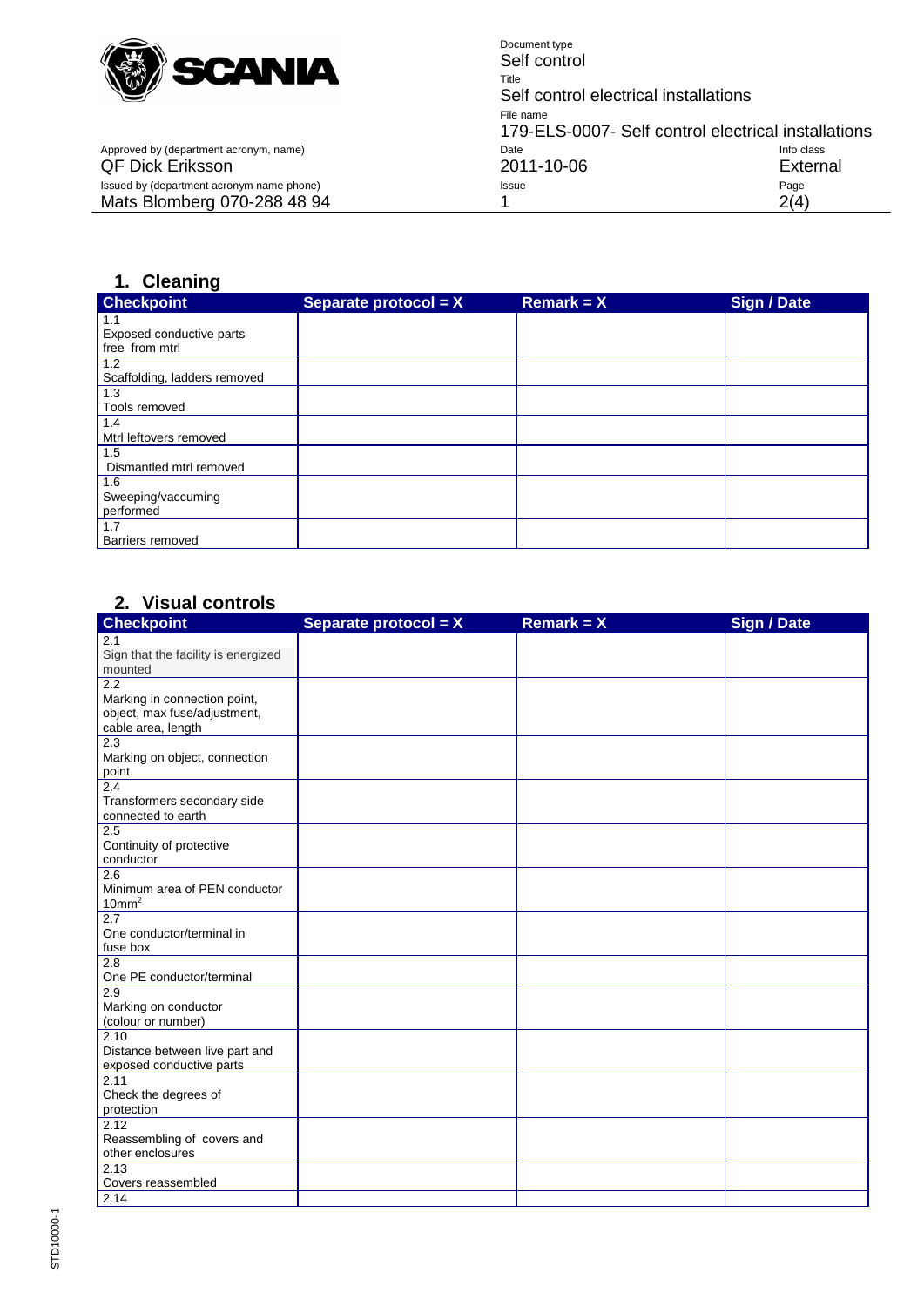

Document type Self control Title Self control electrical installations File name 179-ELS-0007- Self control electrical installations<br>Date Info class Approved by (department acronym, name) and the Date Date Date Deck of Class of the class of Date Info class and Date Dick External Deck of Dick External Deck of Dick External Deck of Dick External Deck of Dick External Dec QF Dick Eriksson External Control of the 2011-10-06 External External Superior Control of the External Superior Control of the Page of the Page of the Page of the Page of the Page of the Page of the Page of the Control of Issued by (department acronym name phone) and the extra state of the state of the Page Page Page Page Mats Blomberg 070-288 48 94 1 3(4)

Fire seal restored

#### **3. Tests**

| <b>Checkpoint</b>                | Separate protocol = $X$ | $Remark = X$ | Sign / Date |
|----------------------------------|-------------------------|--------------|-------------|
| 3.1                              |                         |              |             |
| Connection points                |                         |              |             |
| tightened                        |                         |              |             |
| 3.2                              |                         |              |             |
| Insulation resistanse test       |                         |              |             |
| 3.3                              |                         |              |             |
| Phase sequence                   |                         |              |             |
| 3.4                              |                         |              |             |
| Voltage test                     |                         |              |             |
| 3.5                              |                         |              |             |
| Test overload protection devices |                         |              |             |
| (motors) interrupting time       |                         |              |             |
| 3.6                              |                         |              |             |
| PE on exposed conductive parts   |                         |              |             |
| (continuity of protective        |                         |              |             |
| conductor)                       |                         |              |             |
| 3.7                              |                         |              |             |
| Function test residual current   |                         |              |             |
| device                           |                         |              |             |

# **4. Protocol**

| <b>Checkpoint</b> | Separate protocol = $X$ | $Remark = X$ | Sign / Date |
|-------------------|-------------------------|--------------|-------------|
| 4.1               |                         |              |             |
| 4.2               |                         |              |             |
| 4.3               |                         |              |             |

### **5. Documentation**

| <b>Checkpoint</b>                | Separate protocol = $X$ | $Remark = X$ | Sign / Date |
|----------------------------------|-------------------------|--------------|-------------|
| 5.1                              |                         |              |             |
| List over fuses in electrical    |                         |              |             |
| swithboard updated               |                         |              |             |
| 5.2                              |                         |              |             |
| Design according to overload and |                         |              |             |
| shortcut                         |                         |              |             |
| 5.3                              |                         |              |             |
| Short cut circuit effect         |                         |              |             |
| 5.4                              |                         |              |             |
| Overview cable diagram           |                         |              |             |
| 5.5                              |                         |              |             |
| Additional documentation updated |                         |              |             |

### **6. Additional**

| <b>Checkpoint</b>            | Separate protocol = $X$ | $Remark = X$ | <b>Sign / Date</b> |
|------------------------------|-------------------------|--------------|--------------------|
| 6.1                          |                         |              |                    |
| Customer informed            |                         |              |                    |
| 6.2                          |                         |              |                    |
| Time and materials reported  |                         |              |                    |
| 6.3                          |                         |              |                    |
| Tools and machines cleaned   |                         |              |                    |
| and reloaded                 |                         |              |                    |
| 6.4                          |                         |              |                    |
| Borrowed equipment returned  |                         |              |                    |
| 6.5                          |                         |              |                    |
| Shut down alarms switched on |                         |              |                    |